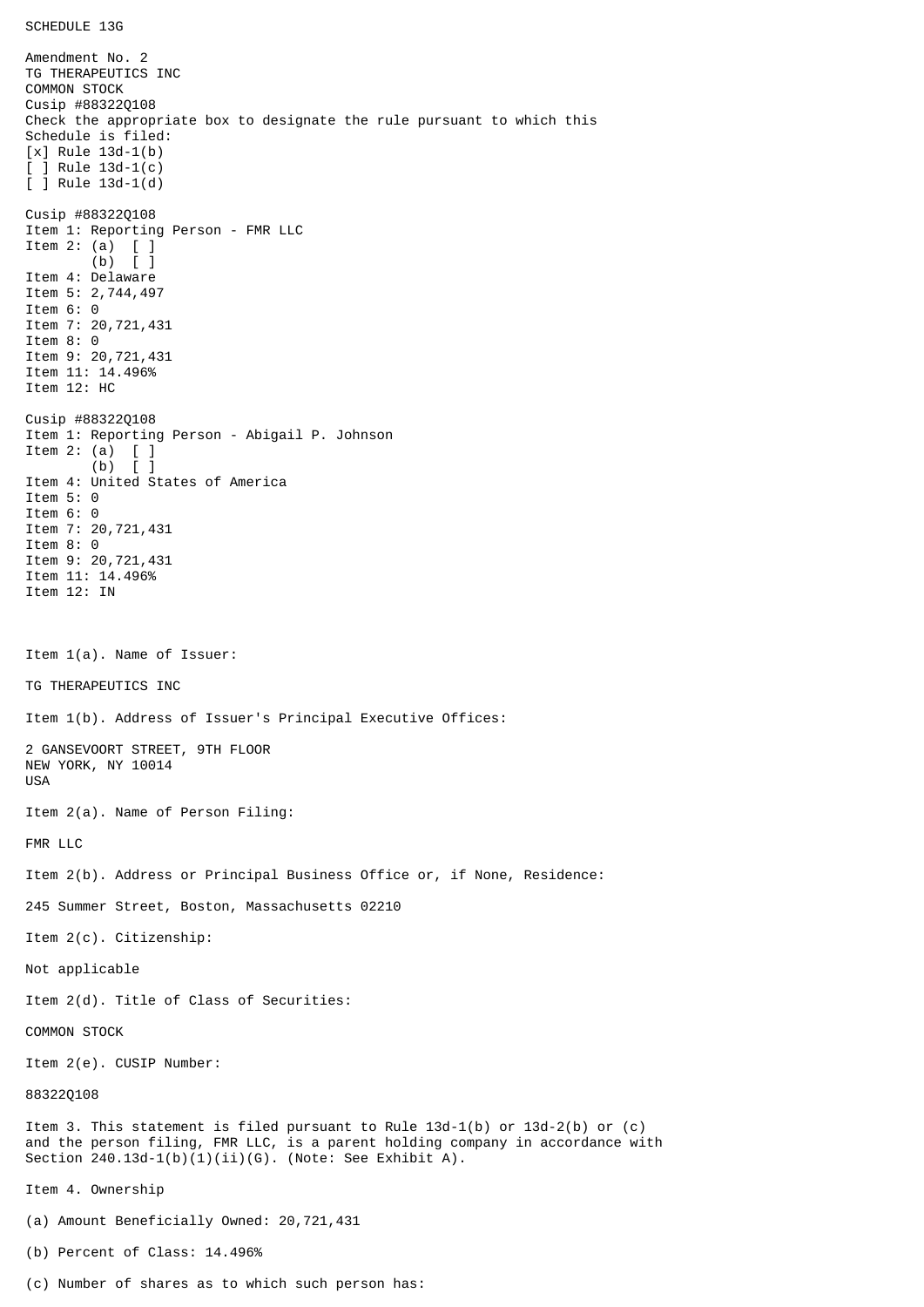- (i) sole power to vote or to direct the vote: 2,744,497
- (ii) shared power to vote or to direct the vote: 0
- (iii) sole power to dispose or to direct the disposition of: 20,721,431
- (iv) shared power to dispose or to direct the disposition of: 0

Item 5. Ownership of Five Percent or Less of a Class.

Not applicable.

Item 6. Ownership of More than Five Percent on Behalf of Another Person.

One or more other persons are known to have the right to receive or the power to direct the receipt of dividends from, or the proceeds from the sale of, the COMMON STOCK of TG THERAPEUTICS INC. No one other person's interest in the COMMON STOCK of TG THERAPEUTICS INC is more than five percent of the total outstanding COMMON STOCK.

Item 7. Identification and Classification of the Subsidiary Which Acquired the Security Being Reported on By the Parent Holding Company.

See attached Exhibit A.

Item 8. Identification and Classification of Members of the Group.

Not applicable.

Item 9. Notice of Dissolution of Group.

Not applicable.

Item 10. Certifications.

By signing below I certify that, to the best of my knowledge and belief, the securities referred to above were acquired and are held in the ordinary course of business and were not acquired and are not held for the purpose of or with the effect of changing or influencing the control of the issuer of the securities and were not acquired and are not held in connection with or as a participant in any transaction having that purpose or effect.

Signature

After reasonable inquiry and to the best of my knowledge and belief, I certify that the information set forth in this statement is true, complete and correct.

February 8, 2022 Date

/s/ Kevin M. Meagher Signature

Kevin M. Meagher Duly authorized under Power of Attorney effective as of September 28, 2018, by and on behalf of FMR LLC and its direct and indirect subsidiaries\*

\* This power of attorney is incorporated herein by reference to Exhibit 24 to the Schedule 13G filed by FMR LLC on October 9, 2018, accession number: 0000315066-18-002414.

Exhibit A

Pursuant to the instructions in Item 7 of Schedule 13G, the following table lists the identity and Item 3 classification, if applicable, of each relevant entity that beneficially owns shares of the security class being reported on this Schedule 13G.

Entity ITEM 3 Classification

FIAM LLC IA Fidelity Institutional Asset Management Trust Company BK Fidelity Management & Research Company LLC \* IA Fidelity Management Trust Company BK Strategic Advisers LLC IA